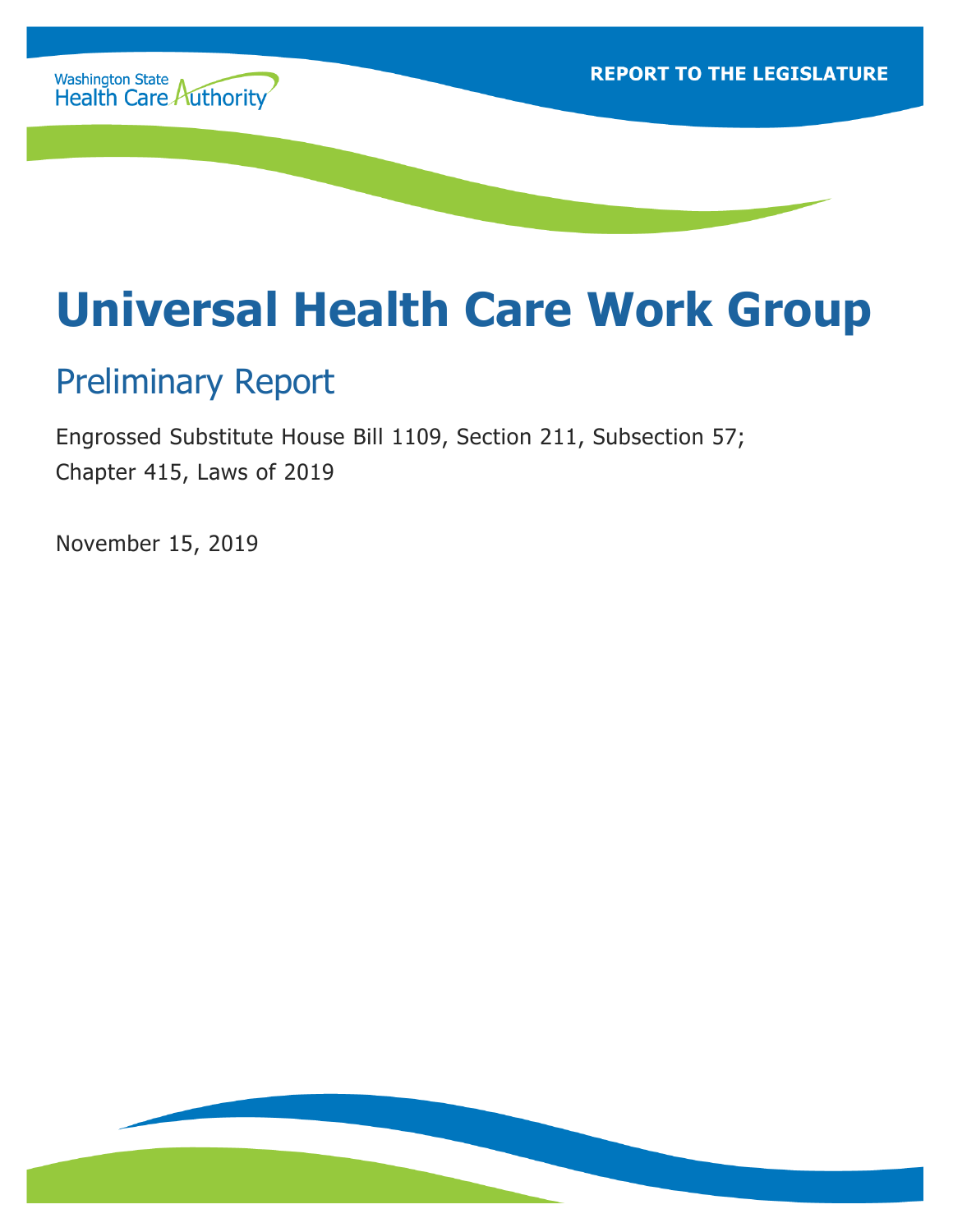# **Universal Health Care Work Group**

This preliminary report was created at the request of the State Legislature for public comment. It contains work group composition, a summary of the work completed to date, and an aggregate analysis of individual work group member meetings.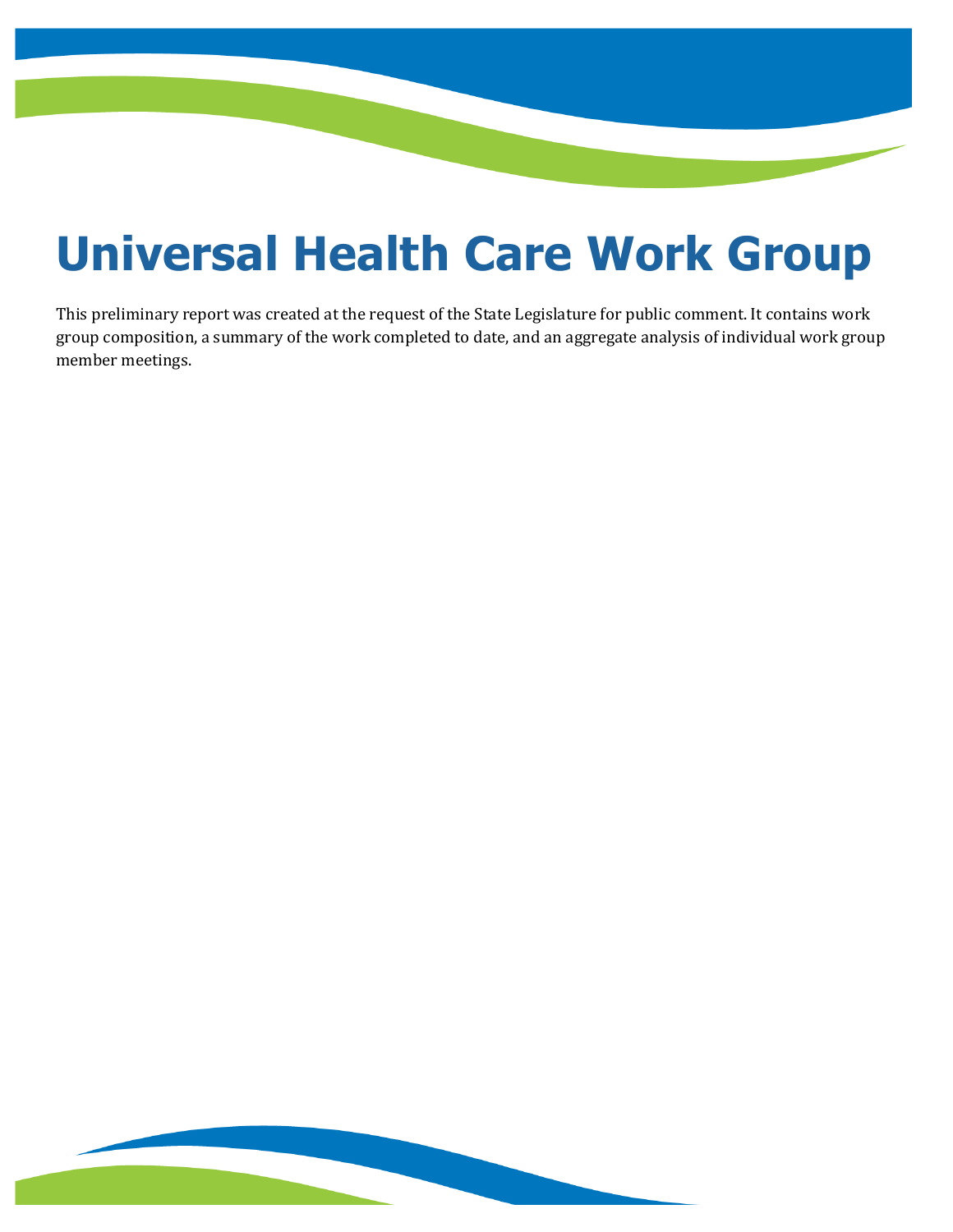## Table of contents

| <b>Executive summary</b>                                                             | $\mathbf{2}$ |
|--------------------------------------------------------------------------------------|--------------|
| Project team                                                                         | 3            |
| Work group composition                                                               | 3            |
| About the work group charter                                                         | 4            |
| Stakeholders, partners, and public engagement                                        | 4            |
| Key audiences                                                                        | 4            |
| Partnering with Tribes                                                               | 5            |
| <b>Public engagement tactics</b>                                                     | 5            |
| Public notifications                                                                 | 5            |
| Individual work group member meetings                                                | 6            |
| Key themes from individual meetings                                                  | 6            |
| What are your perspectives and what motivates you to participate on this work group? | 6            |
| What does success look like?                                                         | 7            |
| What are your concerns about the work group?                                         | 8            |
| Work groups: what works well, what doesn't?                                          | 8            |
| The takeaways                                                                        | 9            |
| <b>Meeting schedule</b>                                                              | 9            |
| Conclusion                                                                           | 10           |
| Appendix A: Universal Health Care Work Group roster                                  | 11           |
| <b>Appendix B: meeting summary</b>                                                   | 13           |
| <b>Appendix C: meeting schedule</b>                                                  | 20           |

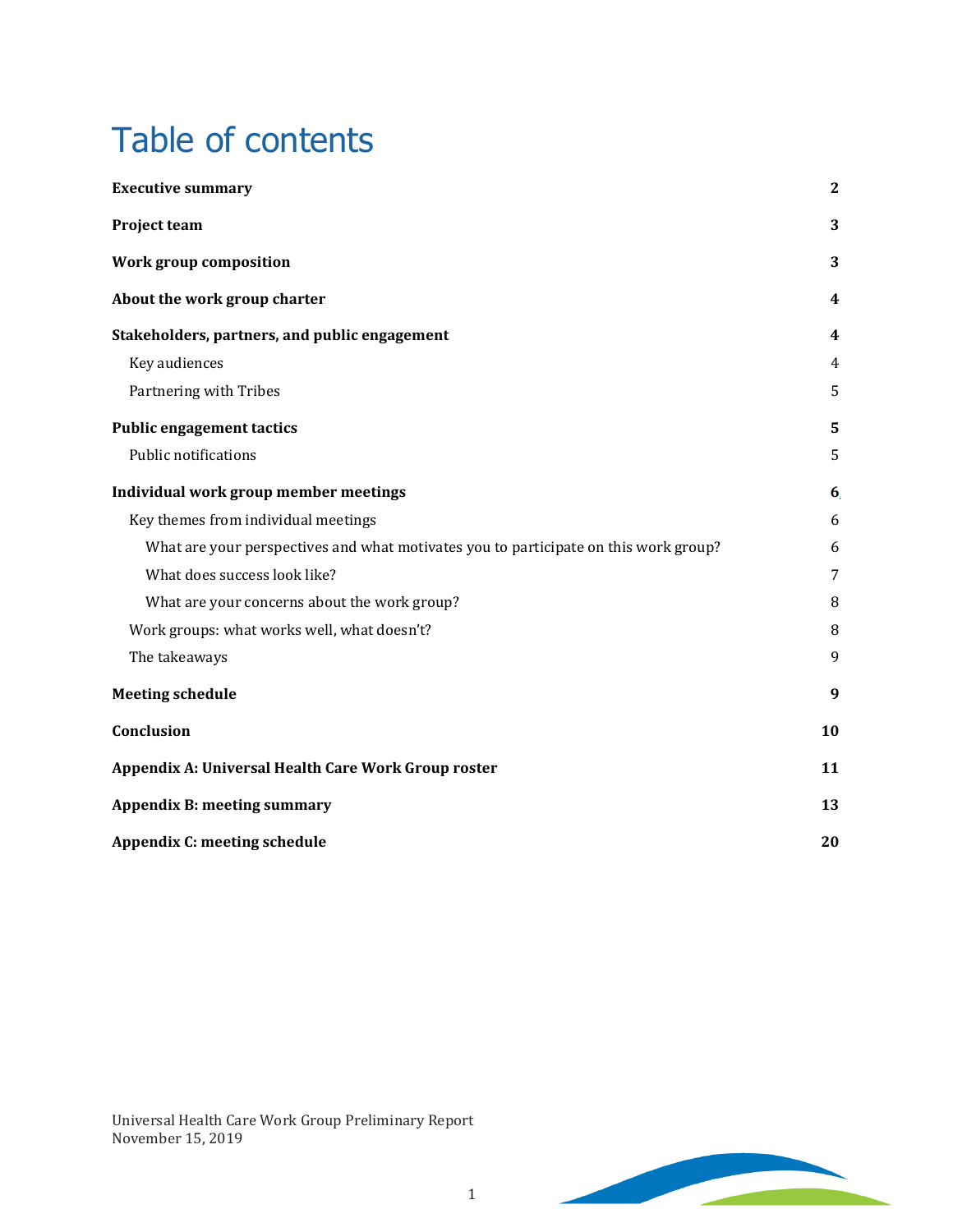## <span id="page-3-0"></span>Executive summary

On behalf of the Universal Health Care Work Group, the Health Care Authority (HCA) is submitting this report for public comment, as required by Engrossed Substitute House Bill 1109(57); Chapter 415, Laws of 2019:

(a) The health care authority is directed to convene a work group on establishing a universal health care system in Washington.

(b) The work group must study and make recommendations to the legislature on how to create, implement, maintain, and fund a universal health care system.

(c) The work group must report its findings and recommendations to the appropriate committees of the legislature by November 15, 2020. Preliminary reports with findings and preliminary recommendations shall be made public and open for public comment by November 15, 2019, and May 15, 2020.

In 2019, the Washington State Legislature directed HCA to convene a work group study. The purpose of the study is to provide recommendations to the Legislature on how to create, implement, maintain, and fund a universal health care system. The Universal Health Care Work Group will meet regularly, for about 15 months, to develop their recommendations.

To help in this work, HCA selected Health Management Associates (HMA) through a competitive request for proposal process. HMA will provide health care policy analysis, financial analysis, and project management for HCA and the work group. The HMA team is comprised of a professional facilitator, actuaries, and subject matter experts.

HCA selected a wide range of people to serve on the work group. Members were selected based on their experiences, perspectives, and role in health care. More than 85 people applied to serve as a member on the work group. At the time of this writing, 35 members serve on the work group, with one vacant spot reserved for Washington State Department of Revenue. The work group roster is available at the end of this report.

The work group convened its first meeting on September 20, 2019, in Olympia, Washington. The work group reviewed a Stakeholder and Public Engagement Plan, its charter, and meeting schedule. Further details may be found in the meeting summary, attached to this document.

This report shares additional information about:

- Work group members.
- The work group charter.
- The Stakeholder and Public Engagement Plan, and a tactical plan for how HCA will share information with the public, partners, and stakeholders about the work group.
- How HCA and the work group will engage with Tribal partners.

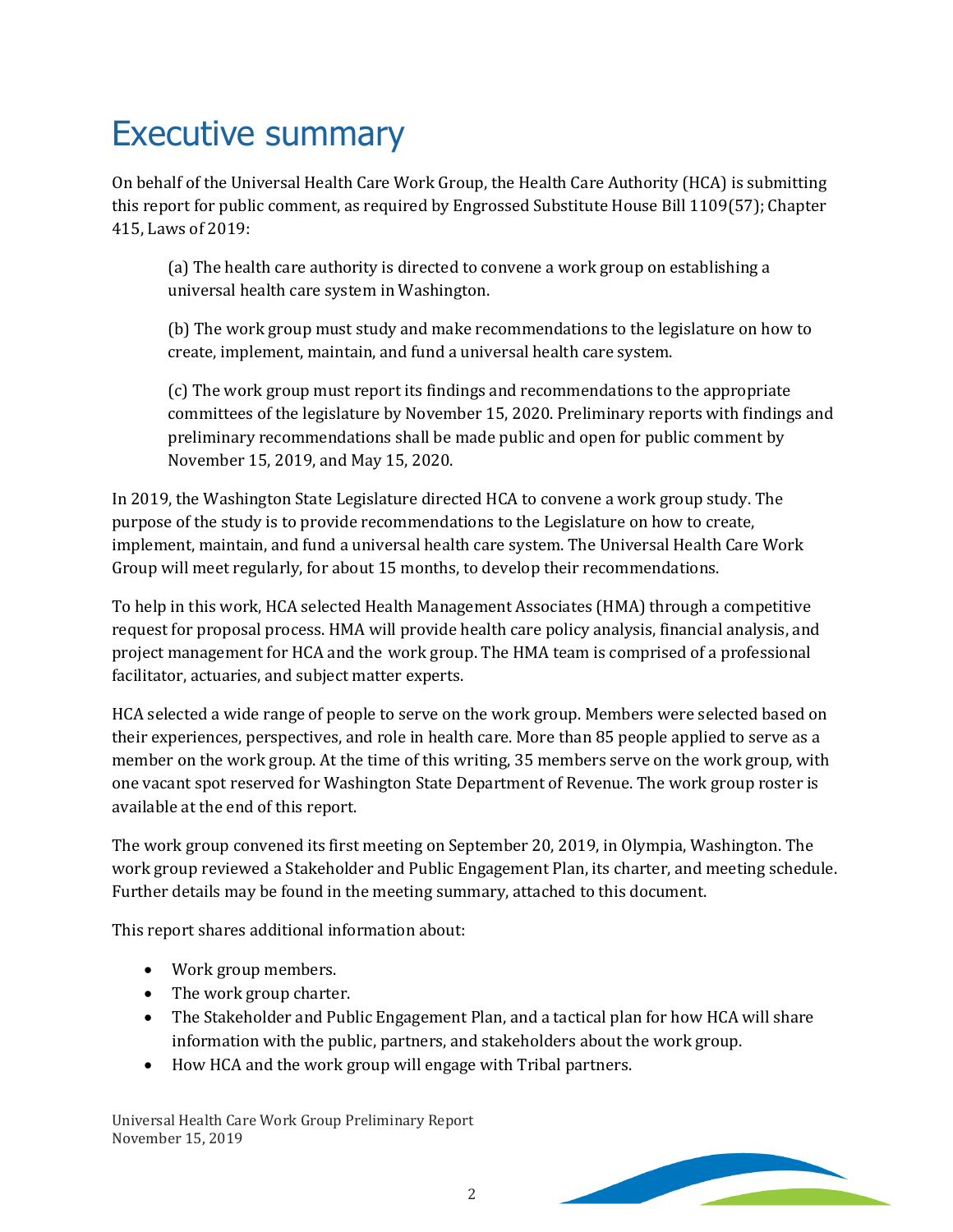• Individual meetings with members, including key themes and takeaways.

Also included at the end of this report is the member roster and meeting schedule.

### <span id="page-4-0"></span>Project team

The project team supporting the Universal Health Care Work Team is comprised of internal HCA staff and leaders, and a team from Health Management Associates (HMA), including a facilitator, actuaries, and subject matter experts. The project team meets weekly to discuss the project plan, work group and stakeholder feedback, and to plan work group meetings.

## <span id="page-4-1"></span>Work group composition

House Bill 1109, which authorized the creation of the Universal Health Care Work Group, gave direction to HCA about what organizations and people were to be included in the work group. Specifically, the legislation identified the following as required stakeholder groups:

- Consumers, patients, and the public.
- Patient advocates and community health advocates.
- Large and small businesses with experience with large and small group insurance and selfinsured models.
- Labor, including experience with Taft-Hartley coverage.
- Health care providers, including those who are self-employed.
- Health care facilities, such as hospitals and clinics.
- Health insurance carriers.
- The Health Benefit Exchange
- State agencies, including the offices of Financial Management, the Insurance Commissioner, and the State Treasurer, and Department of Revenue.
- Legislators from each caucus of the House of Representatives and the Senate.

HCA underwent a process to identify and select individuals who would fulfill the membership requirements specified in the legislation. HCA also sought to include individuals who:

- Had experience with health care financing and/or health care delivery.
- Demonstrated a willingness and ability to review background materials.

Additionally, HCA staff made a thoughtful and deliberate effort to ensure that membership reflected the geographic, socio-economic, ethnic and racial, and gender diversity of Washington's population. To identify Tribal members, HCA staff consulted with its Office of Tribal Affairs and Analysis Division and several Tribes across Washington.

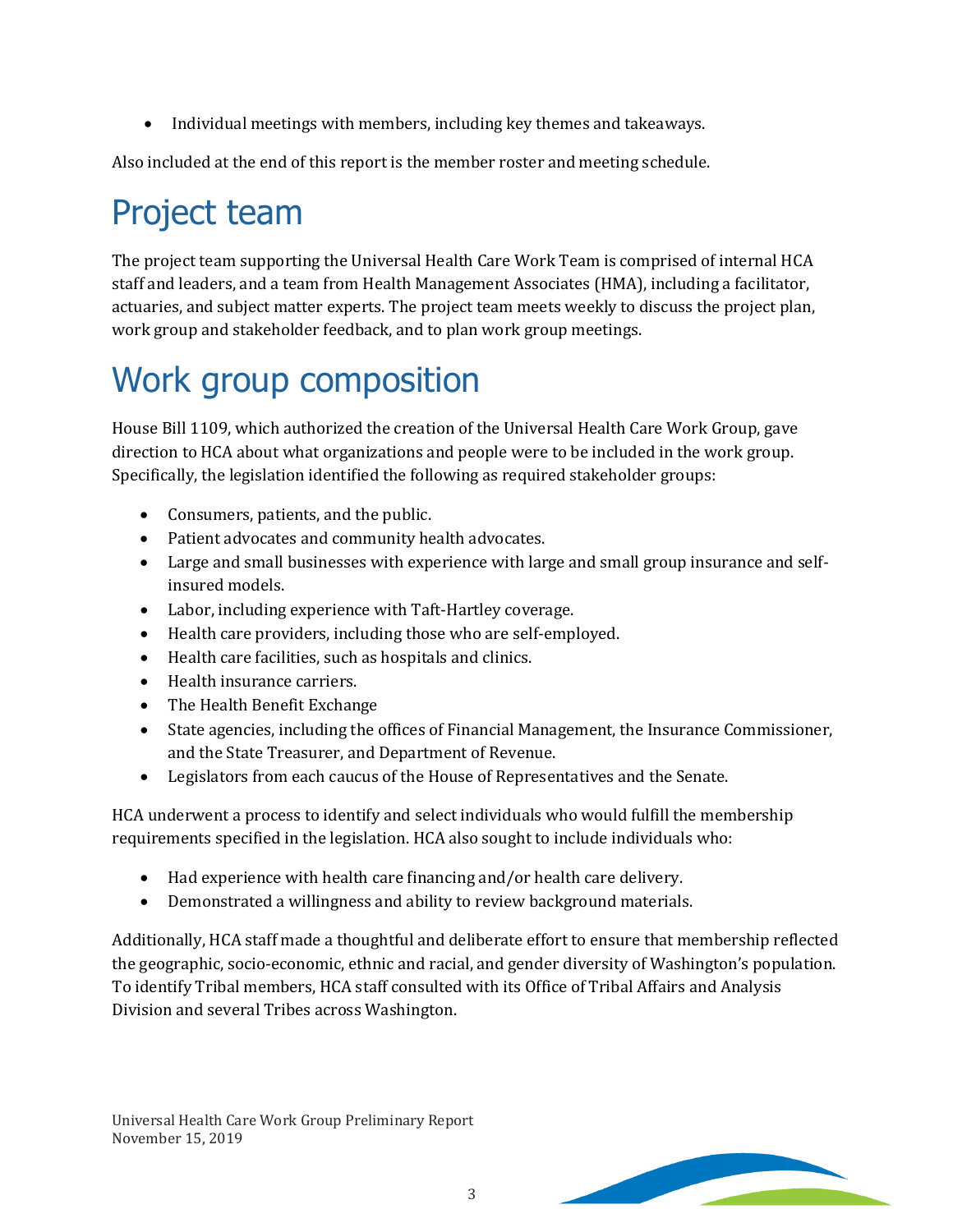## <span id="page-5-0"></span>About the work group charter

To guide the work group, HCA staff and HMA developed a draft charter, which was presented and discussed during the work group's first meeting. The charter includes:

- The origins of the work group.
- The charge of the work group.
- The membership of the work group.
- The roles and responsibilities of the work group members, including the chair, facilitator, and the project team.
- The work group meeting processes.
- The work group decision-making.
- The work group meeting summaries communication.

The work group discussed the draft charter and proposed a number of modifications. The draft charter is being revised to address these modifications; the work group will review and discuss it at the next work group meeting. The final charter will be posted online, once it has been finalized by the work group.

## <span id="page-5-1"></span>Stakeholders, partners, and public engagement

A critical piece of the work group's legislative charge is stakeholder and public engagement. The following fundamental objectives and ideas were discussed during the first work group meeting and they inform the Stakeholder Engagement Plan:

- Inform stakeholders—including the public—about the purpose of the work group, the process of developing recommendations for the Legislature, the timeline for developing recommendations, and how and when stakeholders and the public can get involved.
- Gather input from stakeholders and the public to inform work group deliberations.
- Demonstrate transparency and trustworthiness.

#### <span id="page-5-2"></span>**Key audiences**

- Washington State residents, including consumers of health care, patients, and the public, including unserved and underserved populations.
- Patient advocates and community health advocates.
- Large and small businesses.
- Labor unions.
- Health care providers.
- Health care facilities.
- Health insurance carriers.

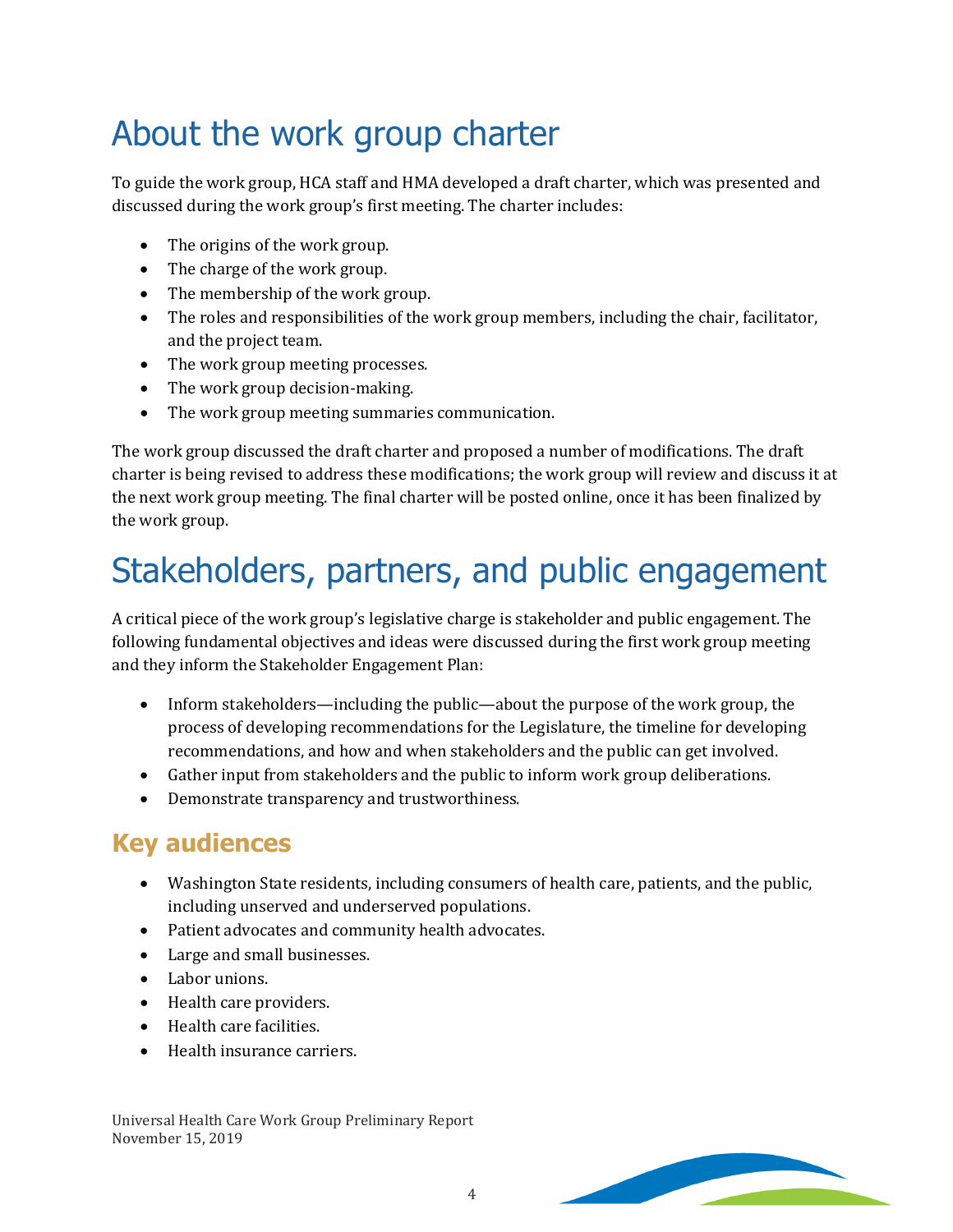### <span id="page-6-0"></span>**Partnering with Tribes**

In addition to the stakeholders mentioned above, we believe any attempt to achieve universal health care coverage in Washington State must include our Tribal partners. As mentioned above, HCA consulted with its Tribal Affairs and Analysis Division and several tribes across the state. Aren Sparck, Government Affairs Officer, Seattle Indian Health Board and Kerstin Powell, Health Center Business Office Manager, Port Gamble S'Klallam Tribe, were both identified for their expertise and agreed to participate in the work group.

It is important to note that there are twenty-nine federally recognized tribes in Washington State, with different health care delivery systems and levels of funding. Ms. Powell and Mr. Sparck share their unique perspectives, but they do not represent the perspectives of the Tribal nations at large.

## <span id="page-6-1"></span>Public engagement tactics

- Create a dedicated website to post all work group-related information.
- Make all work group meetings open to the public. Set meeting dates and times in advance and post the schedule to the website.
- Provide public comment period at the end of each meeting. Post guidelines for making public comment on the website.
- Provide alternate ways to make comments for those who are unable to attend meetings or uncomfortable making a public comment:
	- $\circ$  Following each work group meeting, post a video or audio recording of the meeting and provide an opportunity for people to provide feedback on that meeting. The project team will summarize key themes from this feedback and share it with members at the next meeting.
	- $\circ$  Provide an email address where stakeholders and the public can submit input related to the work group's recommendations to the Legislature. The project team will summarize key themes and share it with members at the next meeting.
- Provide a public comment period following release of draft reports, expected November 15, 2019, and May 15, 2020.
	- $\circ$  Create an online survey to collect structured feedback from people. Include at least one open-ended question to allow for unstructured comments.
	- o Summarize key themes from public comment and provide summary to members. Post the summary to the website.

### <span id="page-6-2"></span>**Public notifications**

- Develop an email subscription through GovDelivery where people can sign up to receive updates and announcements on work group progress and activities.
- Send out announcements through GovDelivery about work group progress and activities, and encourage people to visit the Universal Health Care Work Group website.

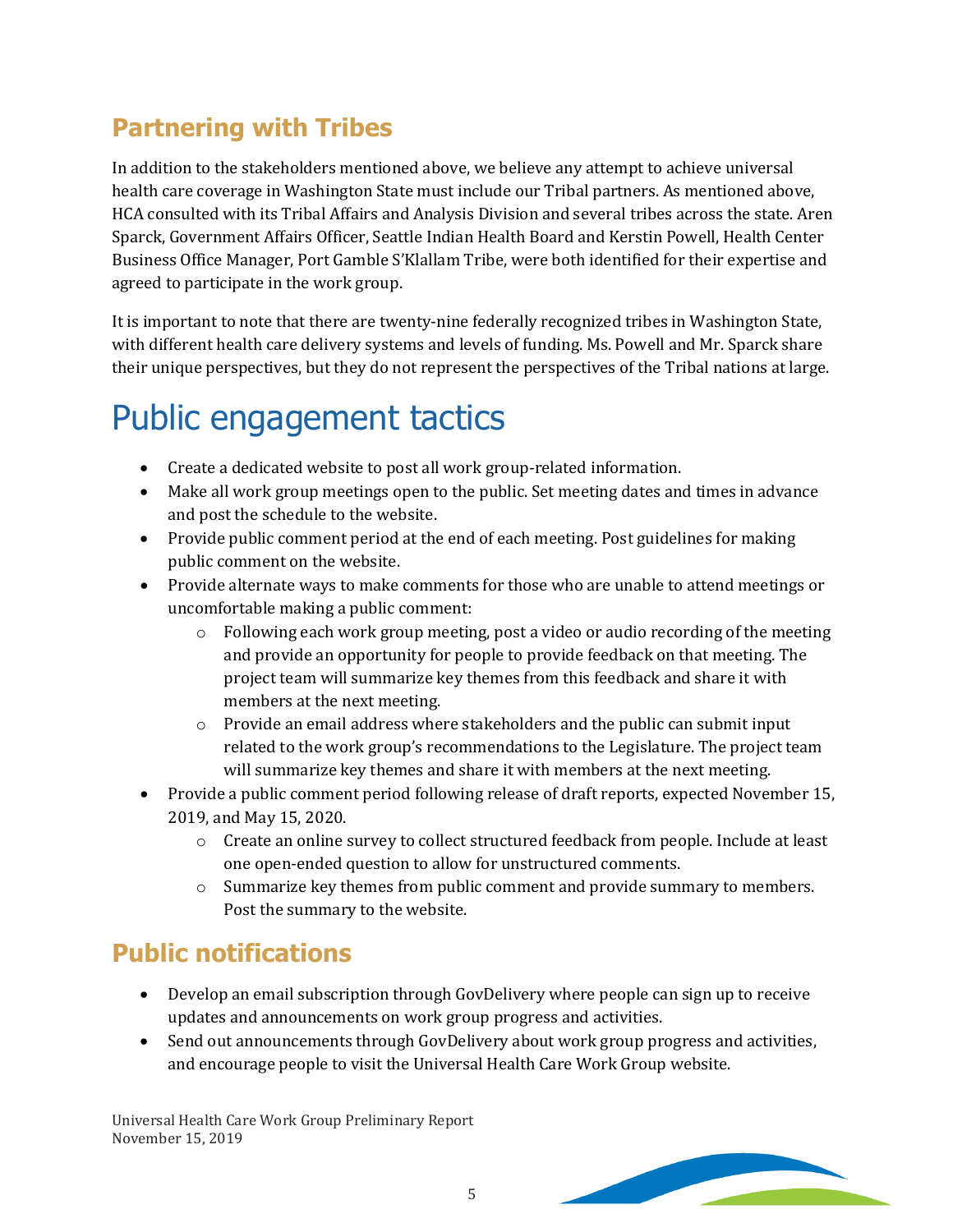- $\circ$  Invite website visitors and people who attend meetings to subscribe to receive GovDelivery announcements about the work group.
- o Invite members to distribute the link to their networks.
- o Invite legislators to distribute link to their constituents.

### <span id="page-7-0"></span>Individual work group member meetings

The facilitator and HMA scheduled introductory meetings with each work group member. At the writing of this report, nearly two-thirds of these meetings have been conducted.

The purpose of these meetings is to initiate the relationship between members and the facilitator and HMA team lead. These meetings are also an opportunity to hear member's perspectives on the work group process, what success looks like to them, and their question or concerns. The project team will be using the outcomes of these introductory meetings to inform development of the work group decision process and drive meeting content.

The meetings held so far have been by telephone and lasted 30 minutes to one hour.

#### <span id="page-7-1"></span>**Key themes from individual meetings**

Below are the questions the facilitator and HMA asked each member. The key themes from these meetings are aggregated in this section.

#### <span id="page-7-2"></span>What are your perspectives and what motivates you to participate on this work group?

A number of work group members indicated they have been working on an aspect of health care reform or universal health care for many years. A few work group members traced their involvement in universal health care back three decades, when then Governor Booth Gardner convened the Washington Health Care Commission to consider and identify options for universal health care in Washington State. Others got involved in health care policy more recently and were part of the effort to pass the budget proviso that impaneled this work group.

A few members from state agencies indicated they are participating because the budget proviso requires their agency to be at the table. Most of these members were selected by their respective agencies because of they have some knowledge of health care policy. That said, a small handful of work group members from state agencies indicated they do not have much universal health care policy experience and are in the process of educating themselves on the topic.

A few of those interviewed have experience as a provider, or are an advocate for health care consumers, particularly for families with low incomes or individuals born outside the U.S. In general, they explained their motivation for participating is to address the problems with the system they see firsthand. One work group member described their motivation as an interest in helping the "left outs".

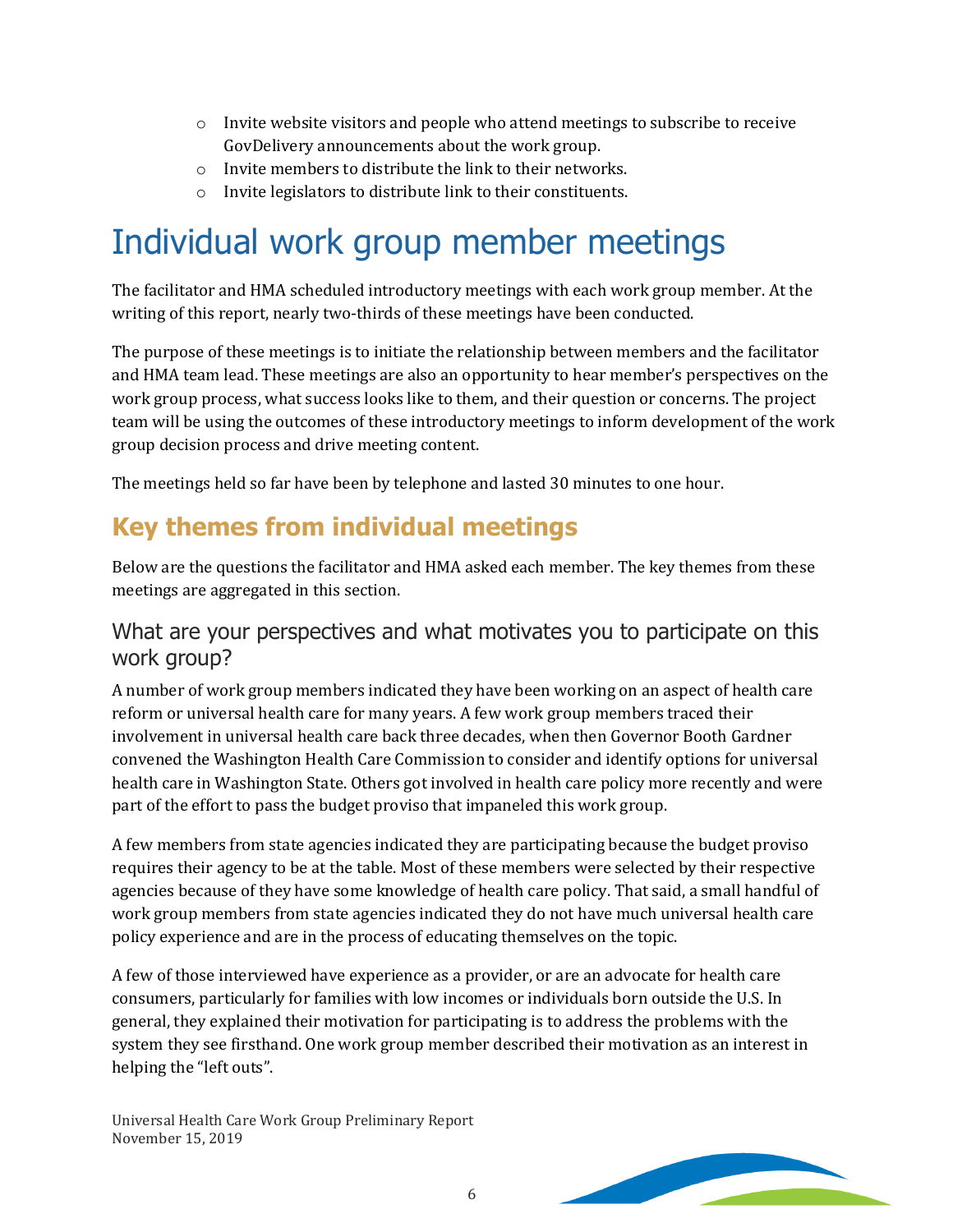Some members offer perspectives from constituents who are impacted by the current state of the health care system, as well as constituents who worry about the impacts of a universal health care or single-payer system. For example, there are work group members who have small and independent businesses who said they feel both the sting of rising health care costs and the impacts of taxes to fund government programs, such as single-payer health care.

#### <span id="page-8-0"></span>What does success look like?

Some work group members would like to see clear, concrete, actionable recommendations to the Legislature at the end of this process. Other members expressed that given the relatively large size of the work group, the diverse perspectives around the table, and limited time and resources available to complete this process, consensus around specific recommendations to the Legislature is unlikely.

For some of these members, success would be a thorough exploration of a few different approaches to expanding health care and increasing affordability, including documentation of likely concerns from specific constituencies. For others, it would be documentation of the roadblocks to universal health care and practical solutions to overcoming those roadblocks.

A few work group members expressed that a lot of work has already been done on identifying existing problems with the health care system and articulating solutions, but how to finance these solutions remains an unanswered question. For them, success would be focusing this work group's efforts on identifying viable financing scenarios.

There was a fair degree of divergence amongst members about whether this process should address health care **coverage**, health care **access**, or both.

- Work group members who supported addressing health care **coverage** indicated that tackling the complex problem of health care access would be challenging for this work group, given the time, resources, and expertise. This includes topics like health care workforce and an over-emphasis on specialty care over primary care.
- One member added that addressing affordability and identifying how to pay for health care was a necessary precondition to addressing access to health care.
- Members who supported focusing on health care **access** indicated that health coverage does not matter if people who have coverage cannot access the care they need in a timely manner.
- Members who supported addressing both coverage and access explained that leaving either out would have limited utility for Washington State.

Similarly, there was a high degree of disagreement about whether this work group should try to address the issue of underinsurance. Some members said that defining what it means to be underinsured in Washington, quantifying and describing the populations who tend to be underinsured, and identifying potential solutions would be essential to completing the task outlined in the budget proviso. Others thought defining and addressing "underinsured" was not feasible.

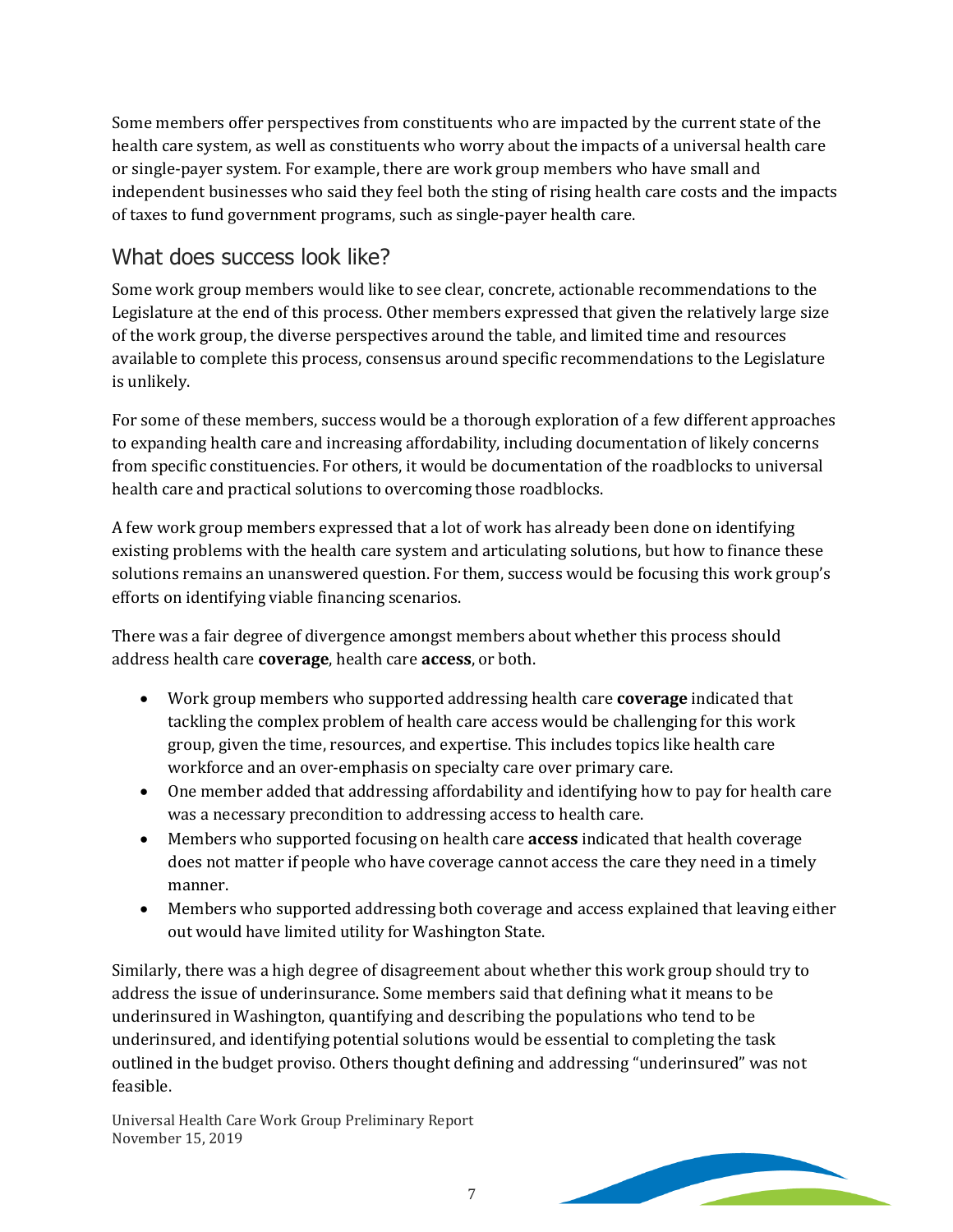A few members felt that success would be contingent on this work group making an honest assessment of the benefits and impacts of a universal health care system. Specifically, they felt it was important to discuss how different universal health care approaches might affect access to care, wait times, or treatment options for people who currently have comprehensive health care benefits.

A few members indicated success would include exploration of measures to address affordability. Specifically, at least one member expressed a strong interest in addressing the high cost of pharmaceuticals on health care affordability. Another indicated an interest in managing health care to minimize the extent to which the system is paying for high cost procedures with no or negative marginal benefit.

A few members said it would be important to consider what the Legislature needs to take action on universal health care. Additionally, a few work group members expressed interest in coming out of this process with messaging that would help the Legislature address opposition to universal health care and build support for it.

One member indicated that considering health equity and reducing health disparities needed to underpin this group's deliberations.

#### <span id="page-9-0"></span>What are your concerns about the work group?

There was more convergence around concerns. Several work group members expressed concern that some voices around the table may drown out others, specifically members who have been working on health care reform for a longer time.

A few work group members expressed concern that certain constituencies have an outsized influence on the work group's outcomes based on the membership of the work group.

Several members indicated a fear of scope creep and getting mired in topics they felt are too complex for this group to tackle. Work group members cited the issue of underinsurance, foundational public health services, access to health care for undocumented immigrants, and access to health care as potential "rabbit holes". Interestingly, other work group members indicated these topics would be important to discuss.

At least two members expressed skepticism that this process would be able to overcome major obstacles to universal health care, including federal laws, political opposition, and opposition of special interest groups.

#### <span id="page-9-1"></span>**Work groups: what works well, what doesn't?**

Most of the work group members have served on other work or advisory groups in the past. Based on their experience, they had many ideas for how to make the work group process successful:

• Provide opportunities for members to build relationships and trust amongst each other, as this will allow for real and honest dialogue. For example, start meetings with an icebreaker,

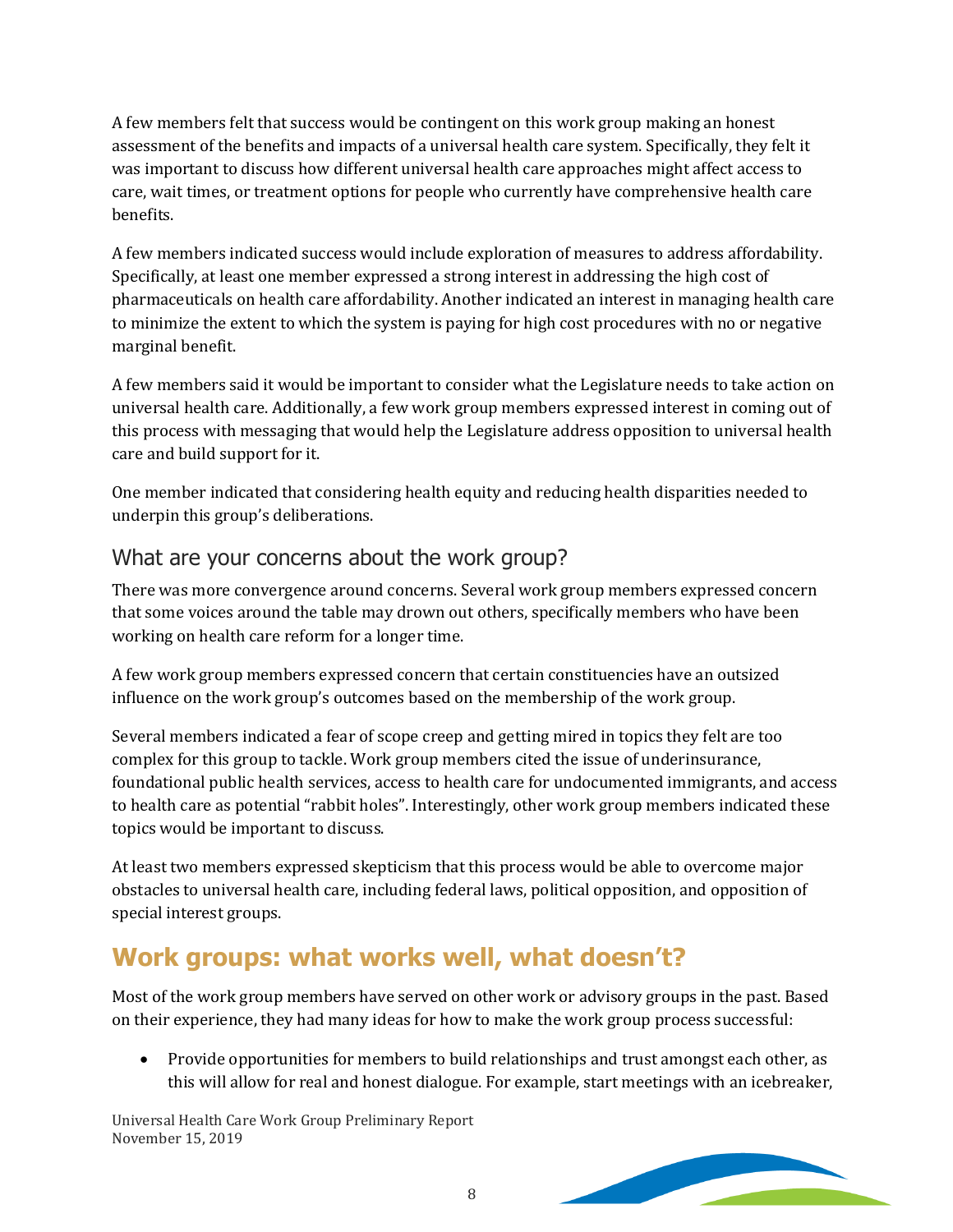or facilitate opportunities for members to meet in smaller groups and get to know each other.

- Some members—especially those who are not on the front lines of health care—may not understand how the problems with the health care system impact real people. At the beginning of each meeting, share a real-life story of a Washingtonian who has struggled with the current health care system.
- Start by coming to agreement on guiding principles by which the work group can objectively evaluate options or proposals.
- Use the work group's time effectively. The project team could bring ideas and information the work group can react to, rather than asking the work group to generate these ideas. The project team should synthesize the work group's input and refine ideas based on that input.
- Consider subcommittees to tackle specific issues and bring recommendations back to the work group.
- Use the resources available, including the Office of the Insurance Commissioner and Health Care Exchange for reliable, accurate data.

#### <span id="page-10-0"></span>**The takeaways**

There was general agreement across almost all members that the current system has flaws. After that, perspectives on what to do about it and how much this work group will be able to accomplish diverged widely.

To be successful in completing the task before the work group, it is important to articulate a path forward. At this point in the process, the work group is engaging in insightful and thoughtful discussions and studying options together to create a path forward.

The discussions may be lively and dynamic, and we will capture the range of interests and focus areas as we scope the work to fit the interests of the work group with the funding and timing allowed.

## <span id="page-10-1"></span>Meeting schedule

Work group meetings have been scheduled over the next year. A full listing of those meetings is available at the end of this report.

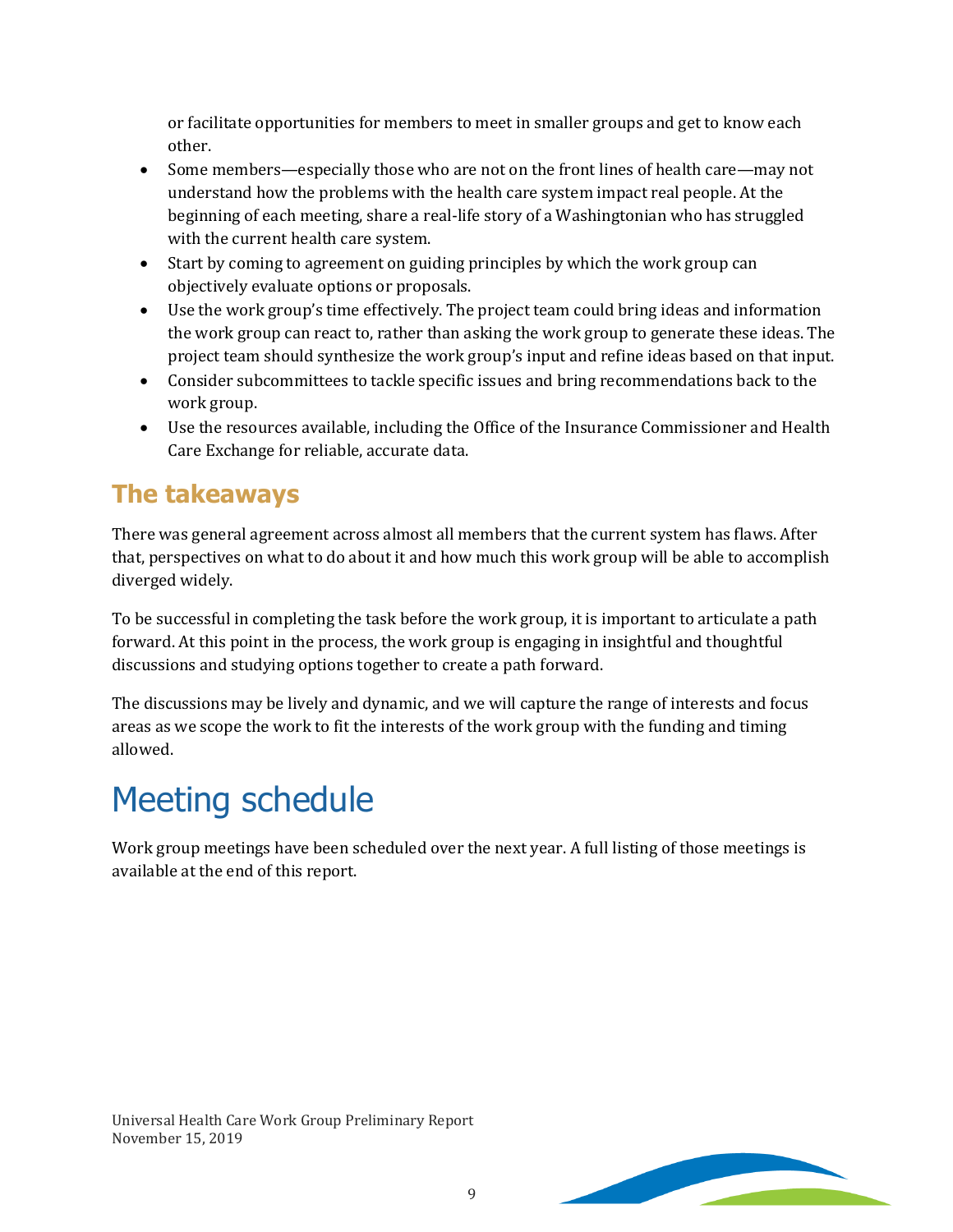## <span id="page-11-0"></span>**Conclusion**

To date, the work group has formed and met once. The members have discussed a charter and a Stakeholder and Public Engagement Plan, which will be finalized at the next meeting on December 9, 2019. This plan will also reflect work and engagement with our Tribal partners.

Work group members bring forward diverse perspectives and experience to this process. Overall, there is agreement that the current system of health care provision has room for improvement and creates an inequitable system where not all individuals are covered. Given the intentional diversity among the members, there are naturally varying opinions and perspectives on how to carry out the charge of the work group. Members will move forward over the next year in studying and making recommendations to the Legislature on how to create, implement, maintain, and fund a universal health care system.

## Additional information

- Appendix A: Universal Health Care Work Group roster
- Appendix B: meeting summary (September 20, 2019)
- Appendix C: meeting schedule

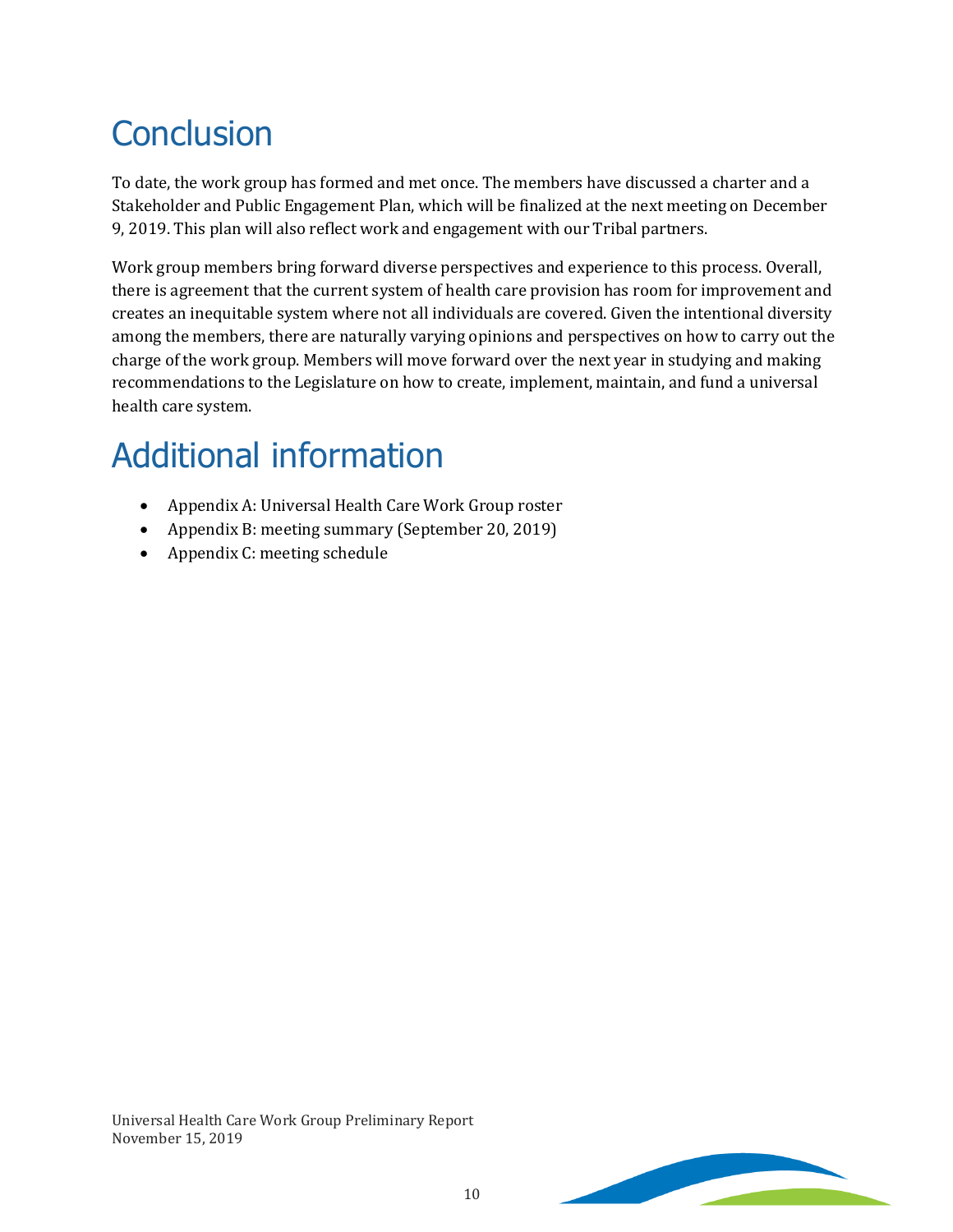### <span id="page-12-0"></span>Appendix A: Universal Health Care Work Group roster

Aaron Katz, CPH, Principal Lecturer, UW School of Public Health

Amy Anderson, MHPA, JD, Government Affairs Director, Association of Washington Business

Aren Sparck, Government Affairs Officer, Seattle Indian Health Board

Beth Johnson, CEO and President, Coordinated Care Health

Bevin McLeod, Co-Founder, Alliance for a Healthy Washington

Brenda Snyder, Director, Policy and External Affairs, Office of the State Treasurer

Carrie Glover, BA, MA, Policy Consultant, Dziedzic Public Affairs

Carrie McKenzie, Chief Executive Officer, Goldcore Innovations, LLC

Christine Brewer, Principal Lobbyist, Brewer Public Affairs and Association of WA Healthcare Plans

Dennis Dellwo, retired attorney and former Chair of the Washington State House of Representatives Health Care Committee

Don Hinman, Founder, Mid-Valley Insurance, Inc.

Dr. Barbara Detering, MD, Family Practice, Kaiser Permanente

Dr. Peter McGough, Medical Director, UW Neighborhood Clinics

Dr. Richard Kovar, MD, FAAFP, Medical Director Emeritus, Country Doctor Community Health Center

Dr. Rod Trytko, MD, MBA, MPH, Anesthesiologist, self-employed

Dr. Sherry Weinberg, retired pediatrician, Western Washington Chapter of Physicians for a National Health Program

Jane Beyer, Senior Health Policy Advisor, Office of the Insurance Commissioner

John Wiesman, Secretary, Department of Health

Kelly Powers, purchases health care for her family from the Exchange

Kerstin Powell, Health Center Business Office Manager, Port Gamble S'Klallam Tribe

Lisa Humes-Schulz, MPA, Director of Strategic Initiatives, Planned Parenthood Votes NW and Hawaii

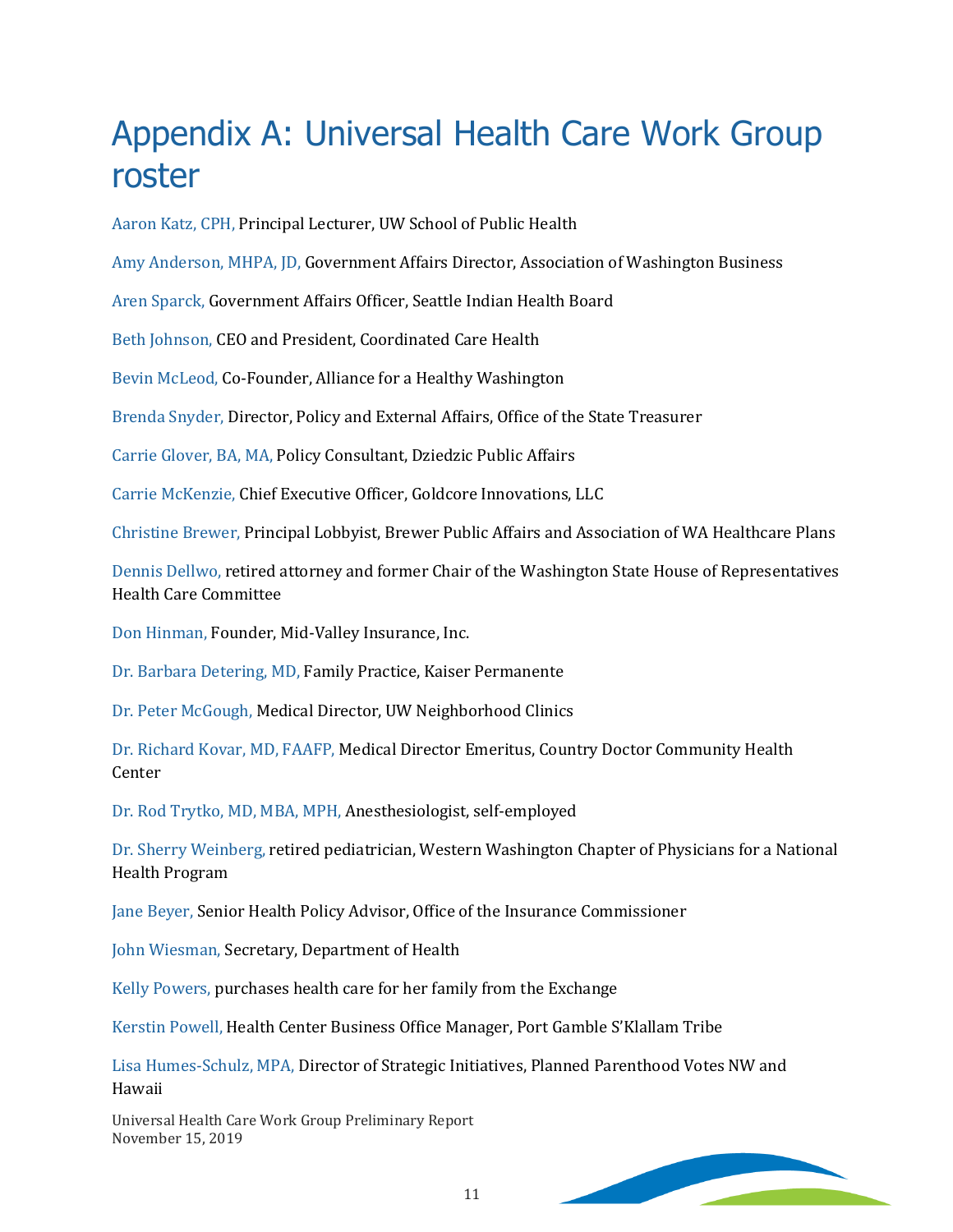Lynnette Vehrs, RN, President, Washington State Nurses Association Mohamed Shidane, Funds Development and Policy Engagement Manager, Somali Health Board Pam MacEwan, Chief Executive Officer, Health Benefit Exchange Patrick Connor, Washington State Director, National Federation of Independent Business (NFIB) Randy Scott, Consultant, Pacific Health Coalition Representative Joe Schmick, House of Representatives Representative Nicole Macri, House of Representative Robyn Williams, Office of Financial Management Ronnie Shure, pharmacist, self-employed Senator Emily Randall, Senate Senator John Braun, Senate Shirley Prasad, Policy Director, Government Affairs, Washington State Hospital Association Sue Birch (Chair), Director, Health Care Authority Sybill Hyppolite, Legislative and Policy Director, Washington State Labor Council To be determined, Department of Revenue

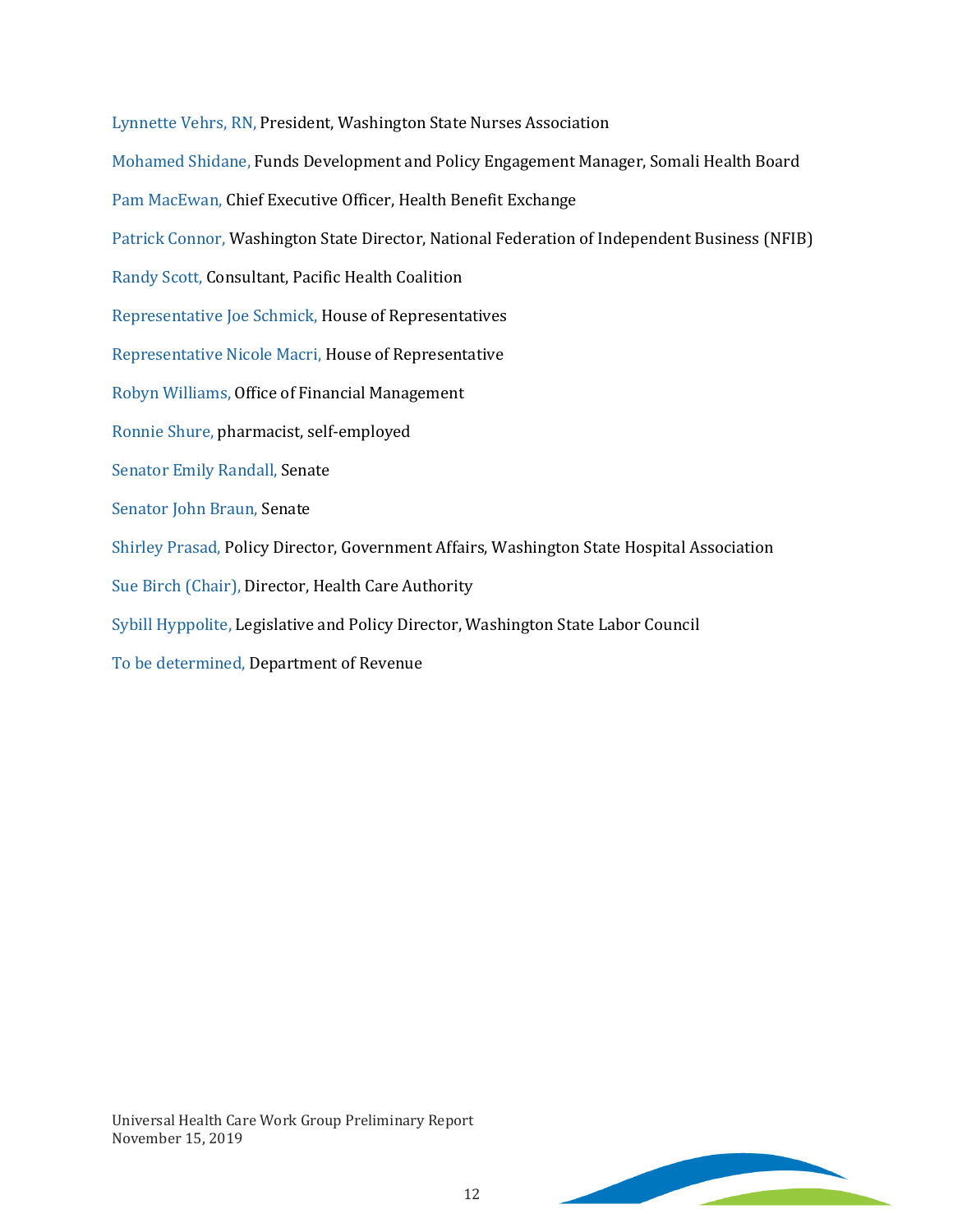## <span id="page-14-0"></span>Appendix B: meeting summary

### **September 20, 2019, from 1-5 p.m.**

#### **Attendees**

#### **Work group members**

Aaron Katz, Principal Lecturer, UW School of Public Health Aren Sparck, Government Affairs Officer, Seattle Indian Health Board Beth Johnson, CEO and President, Coordinated Care Health Bevin McLeod, Co-Founder, Alliance for a Healthy Washington Brenda Snyder, Director, Policy and External Affairs, Office of the State Treasurer Carrie Glover, Policy Consultant, Dziedzic Public Affairs Carrie McKenzie, Chief Executive Officer, Goldcore Innovations, LLC Christine Gilbert, Sitting in for Pam MacEwan, Chief Executive Officer, Health Benefit Exchange Dennis Dellwo, Retired attorney, former State Representative, Health Care Committee Chair Don Hinman, Founder, Mid-Valley Insurance, Inc. Dr. Barbara Detering, Medical Director, Washington State Medical Association Dr. Peter McGough, Medical Director, UW Neighborhood Clinics Dr. Richard Kovar, Medical Director Emeritus, Country Doctor Community Health Center Dr. Rod Trytko, Washington State Medical Association Jane Beyer, Senior Health Policy Advisor, Office of the Insurance Commissioner Kelly Powers, Healthcare Consumer Kerstin Powell, Health Center Business Office Manager, Port Gamble S'Klallam Tribe Lisa Humes-Schulz, Director of Strategic Initiatives, Planned Parenthood Votes NW and Hawaii Lynnette Vehrs, President, Washington State Nurses Association Mary Beth Brown, Director DOH, Sitting in for John Wiesman, Secretary, Department of Health Mohamed Shidane, Funds Development and Policy Engagement Manager, Somali Health Board Patrick Connor, NFIB Washington State Director, National Federation of Independent Business Randy Scott, Consultant, Pacific Health Coalition Representative Nicole Macri, House of Representative Robyn Williams, Office of Financial Management Ronnie Shure, Pharm BS Senator Emily Randall, Senate Senator John Braun, Senate Shirley Prasad, Policy Director, Government Affairs, Washington State Hospital Association Sue Birch, Director, Health Care Authority (work group Chair) Sybill Hyppolite, Healthcare Policy Specialist, SEIU Healthcare 1199 Zach Snyder, Director, Premera, Sitting in for Christine Brewer, Association of WA Healthcare Plans

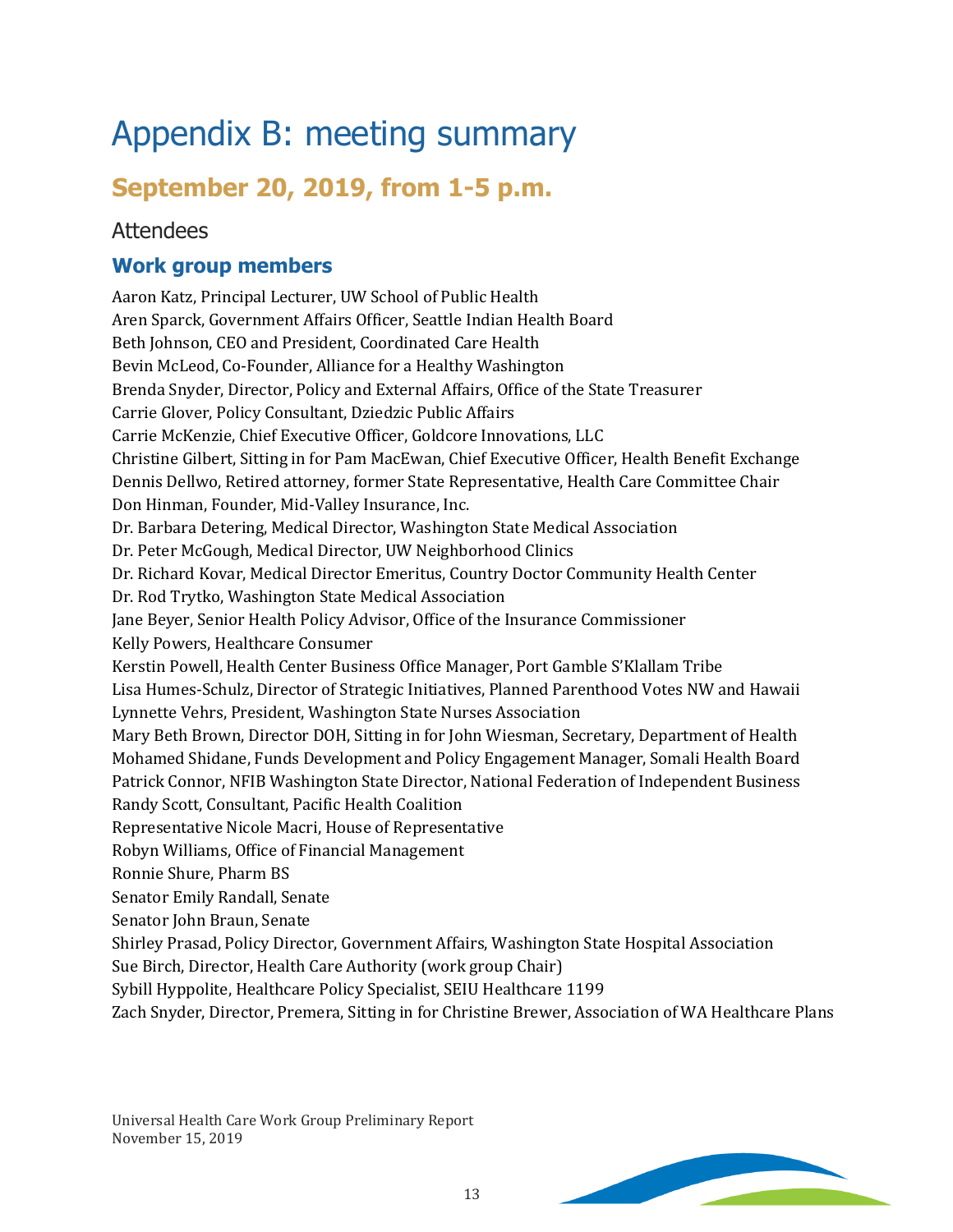#### **HCA staff**

Rachelle Alongi Shawn O'Neill Tamarra Henshaw

#### **Consultants**

Jamie Strausz-Clark, 3Si Jarod Nason, Optumas Jeanene Smith, M.D., HMA Katie Rogers, HMA Liz Arjun, HMA Nora Leibowitz, HMA Steve Schramm, Optumas

#### **Not in attendance**

#### **Work group members**

Amy Anderson, Government Affairs Director, Association of Washington Business Representative Joe Schmick, House of Representatives Dr. Sherry Weinberg, Western Washington Chapter of Physicians for a National Health Program

## Meeting objectives and agenda

The first meeting of the Universal Health Care Work Group had six objectives:

- 1. Meet work group members and project team.
- 2. Review work group decision process and approach to engaging stakeholders and the public, including timeline and draft meeting schedule.
- 3. Affirm work group charter.
- 4. Secure a baseline understanding amongst all work group members of:
	- a. The terms we will use throughout this process.
	- b. The history of universal health care in Washington State.
	- c. Alternative models of universal health care delivery that have been implemented in other states and countries, including a comparison of their relative benefits and challenges.
- 5. Confirm action items and next steps.
- 6. Hear public comment on universal health care.

#### **Welcome, introductions, and confirm agenda**

Chair Sue Birch and Jamie Strausz-Clark (3Si) convened the meeting and confirmed the meeting objectives and agenda with the work group. All members introduced themselves and identified the

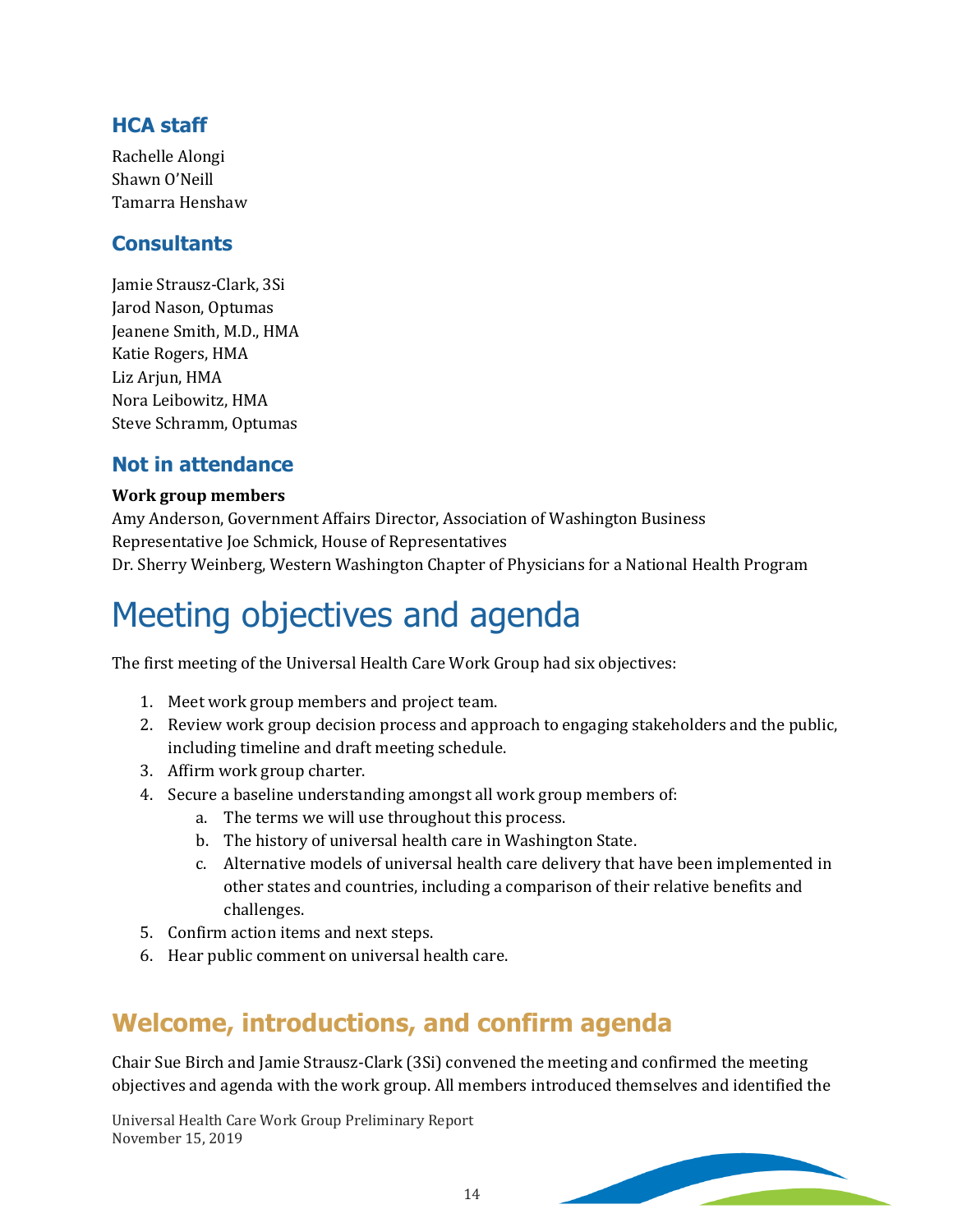perspectives they bring to the work group. HCA staff and the consultant team introduced themselves to the group and their role in supporting the work group.

Jamie reminded the audience of the public comment period at the end of each meeting and explained the process. She also explained that offering comment at the end of meetings is only one way to offer input on the process; HCA would provide and opportunities to complete online surveys and submit comment via email. All forms of comment would be considered and reviewed by the project team and work group.

### **Review work group decision process**

The project team shared a timeline of future work group meetings and a draft plan for stakeholder engagement with the work group. A member asked if meeting materials, such as slide decks could be posted online in advance of the meeting so the public could review prior to the work group meetings. HCA staff confirmed that meeting materials will be posted to the website two to three days prior to each meeting.

Another member raised a concern that two business days for the public to review a video of the work group meeting and provide feedback via an online survey did not seem like enough time. They requested that HCA consider adding more time for the public to review and provide feedback. HCA indicated they would consider the request and follow up by the next meeting.

### **Affirm work group charter**

Jamie reviewed the work group charter and asked the group for input. There was discussion among the group that the five bullets outlined in the charter may be too ambitious for this group to tackle, given the 14-month time limit and specific expertise comprising the work group. One member recommended the work group focus only on the first, fourth, and fifth bullets. [The relevant section of the charter is below.]

- "Ideas for increasing coverage and access for uninsured and underinsured populations.
- Transparency measures across major health system players—including insurance carriers, hospitals, and other health care facilities, pharmaceutical companies, and health care provider groups—that promote understanding and analyses to best manage and lower health care costs.
- Innovations that promote evidence-based practice, health care quality, sustainability, and affordability.
- Ways to support transition to a universal health care system for all stakeholders, including but not limited to consumers, businesses, health care providers, and facilities, hospitals, health insurance carriers, state agencies, and entities representing management and labor for these stakeholders.
- Options for revenue and financing mechanisms to fund the universal health care system."

Universal Health Care Work Group Preliminary Report November 15, 2019 While some members agreed it would be good to narrow the scope, a few other members indicated it would be important to consider affordability (bullet #3). Others felt it was important to maintain language around innovations and transparency, since addressing affordability without these would

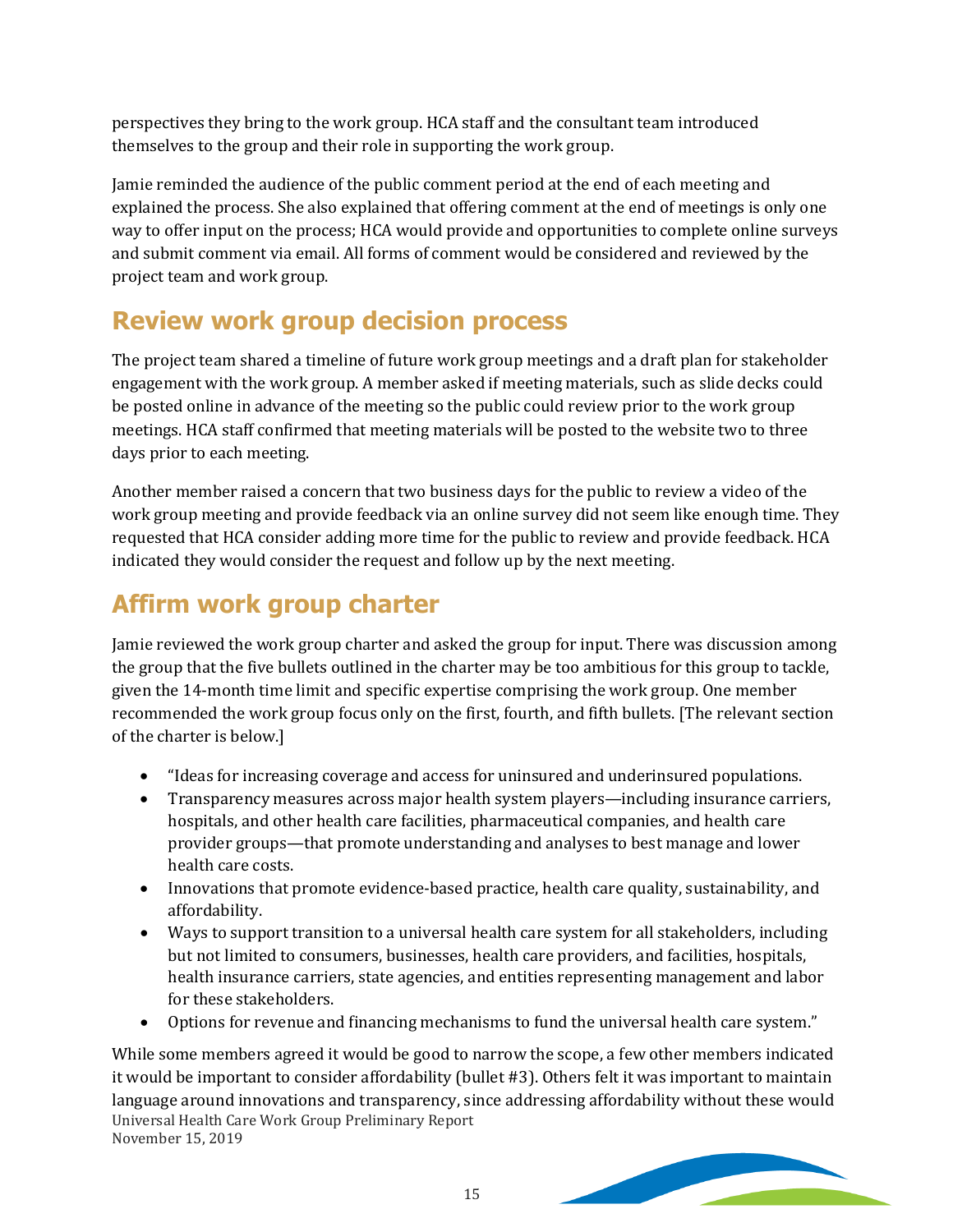be difficult (bullet #3). A few members indicated that because the language comes from the legislative budget proviso, it is important to stick with these bullets, or the work group risks giving the Legislature a different product than they requested.

To address these concerns, one member suggested keeping the language but qualifying it by inserting the term "deliberate on" as a preface to the bullets. Jamie committed to revising the charter language to keep all the bullets, but reflect that the work group may deliberate on but not have answers for each of the five bullets. Another member suggested creating sub-committees to do a deeper dive into some of the topics. Finally, a work group member suggested identifying other work groups across the state who may have relevant information or outcomes that can be brought into this work group's deliberations.

Another area of focus during the discussion was about adding language to the third bullet, which focused on cultural responsiveness or culturally appropriate care. The recommendation was to revise the third bullet (changes underlined): Innovations that promote evidence-based practice, health care quality, sustainability, **culturally attuned, community-based health models**, and affordability.

Another member requested the following change to the second bullet (change underlined) in recognition of the sovereignty of Tribal governments:

• "Transparency measures across major health system players—including insurance carriers, hospitals and other health care facilities, Indian and Tribal health systems, pharmaceutical companies, and health care provider groups—that promote understanding and analyses to best manage and lower health care costs."

Within the overall charter, there was a recommendation to call out the Department of Veteran's Affairs and the Indian Health Services and Tribal Health Systems as models to consider.

One member suggested clarifying the first bullet, "Ideas for increasing coverage and access for uninsured and underinsured populations" with the language: "with the goal or improving health equity and reducing health disparities." Work group members supported this change.

Members discussed the terms "universal health care", "universal health care system", and "universal health care system(s)". Specifically, there were concerns that by using the term "universal health care system" in the charter implies that work group recommendations would be for a single health care system, rather than a mix of systems.

A few members cautioned against deviating from the legislative language and intent too much. One member who worked on the legislative language said the "universal health care system" language was important, as it broadly encompasses all elements of health care. Another member pointed to the following language earlier in the charter: "The legislation specifies that the universal health care system may include publicly funded, publicly administered, and publicly and privately delivered health care." The member commented that this language demonstrates the Legislature is not expecting the recommendation must be for a single system. Jamie confirmed with the work group that the language in the charter regarding a "universal health care system" would remain as is.

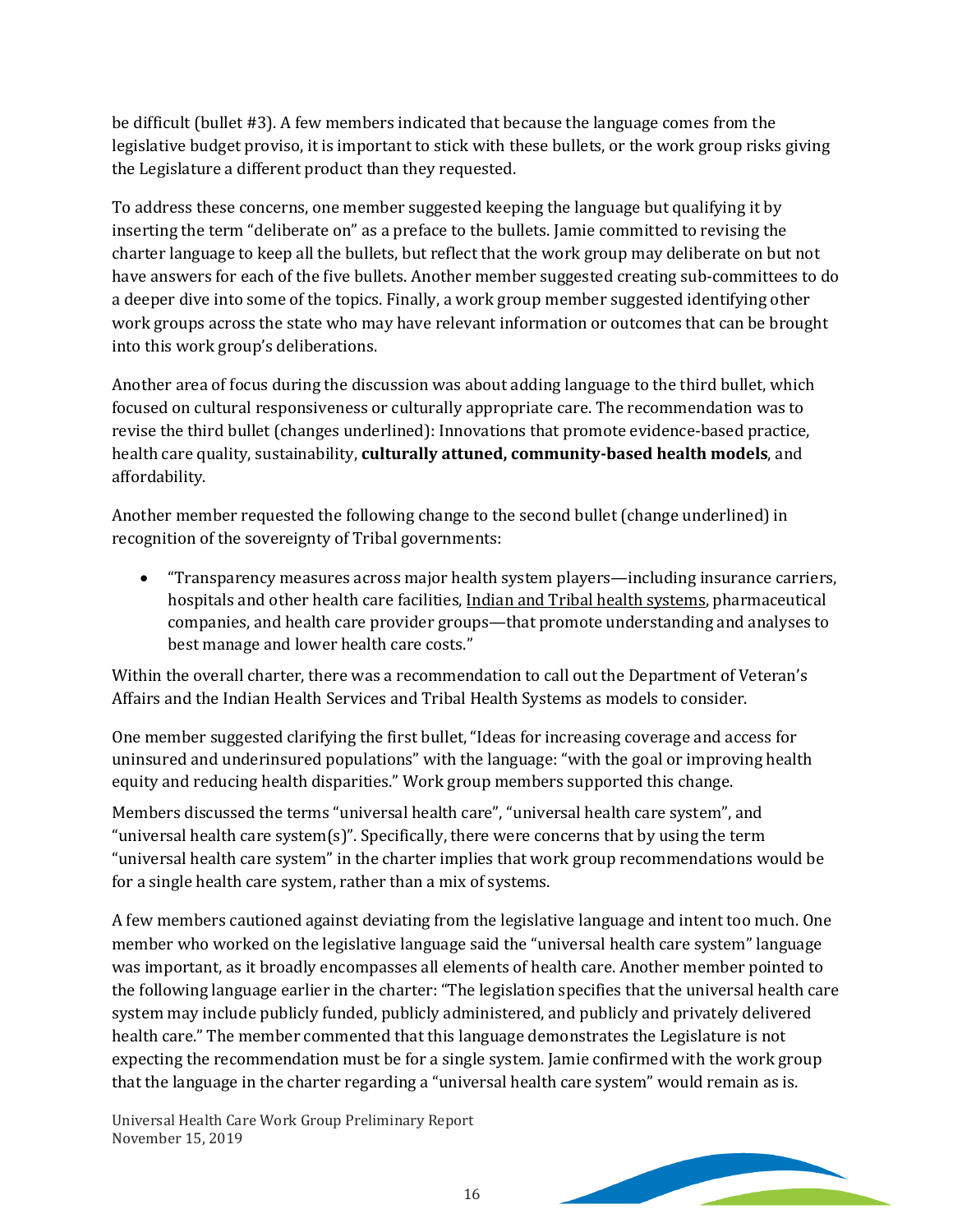Other work group members wanted to clarify "coverage" versus "access" and that "coverage doesn't necessarily mean access". It was suggested that the group deliberate on whether universal health care includes universal coverage or universal access to health care, and address the distinction in the guiding principles or evaluation criteria the work group will discuss and establish.

A few members asked that the work group devote enough time to understanding the specific problems with the current health care system to properly consider potential solutions. Another member asked that the work group consider social determinants of health in its deliberations.

### **Orientation to universal health care in Washington**

Nora Leibowitz from HMA presented about the coverage landscape in Washington. Work group members had questions or comments about the data presented:

- A few members indicated the data in the presentation, which came from the Kaiser Family Foundation, did not match currently available data owned by the Washington State Office of the Insurance Commissioner and other agencies.
- Several members provided recommendations about how to obtain more accurate Washington State-level data.
- The project team committed to coordinating with HCA and other state agencies to update the data in the presentation with the most current state-level data; the project team also committed to using state-provided data in future presentations whenever possible.
- A member recommended coordinating with the American Indian Health Commission (AIHC) to gather more information about coverage for Tribal members.

A work group member asked about self-insured plans and what kind of information might be available about individuals enrolled in these plans. Jane Beyer from the Office of the Insurance Commissioner (OIC) explained that federal law (the Employee Retirement Security Act, or ERISA) makes obtaining this information difficult; OIC must "back into" information about this population. Another member reminded the group of the WA Health Alliance, which has done a lot to gather information from large employers about their coverage may be a good source of data.

Work group members had questions about specific populations and if/how they are captured in the data presented:

- Individuals on COBRA, since those individuals are typically paying for the coverage themselves.
- Information about people who have purchased health care that is not insurance, such as concierge medicine where a person pays a flat monthly fee for access to a primary care provider but no specialty care of hospital care is included.
- People are left out of coverage all together, such as families caught in the "family glitch", the Affordable Care Act rule that bases eligibility for a family's premium subsidies on whether available employer-sponsored insurance is affordable for the employee only, even if it is not actually affordable for the whole family.

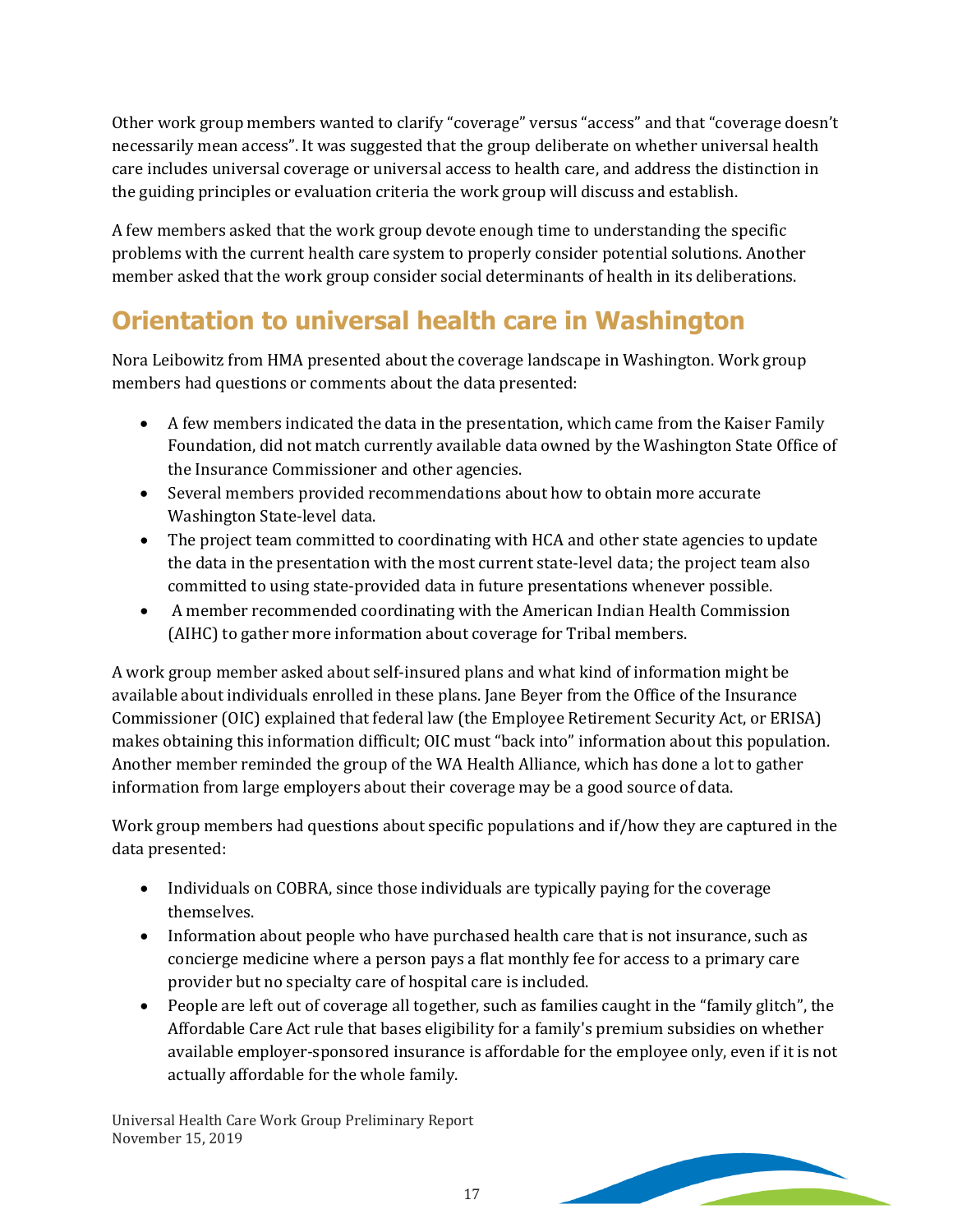• Immigrants who are "qualified noncitizens" must wait five years before they are eligible for Medicaid and CHIP coverage.

Several members wanted to know more about who is "underinsured" and come up with a definition of "underinsured" to add to the glossary. Nora explained that defining underinsured is very challenging, and there is no agreed upon metric for determining if someone is underinsured. Jamie committed to including a discussion of underinsured on a future work group agenda.

Finally, several members were very interested in having more information about health care costs. Specifically, there were interested in administrative costs and how much is spent for various procedures. Jamie explained that the next presentation by the Washington Institute of Public Policy (WSIPP) would provide some information on costs.

### **Single-payer and universal coverage in other countries**

John Bauer from WSIPP presented information from the study WSIPP conducted for the Legislature about single-payer and universal coverage in other countries.

#### **Work group members had the following comments:**

- One member voiced concerns that the slides presented were so high level that they missed some important nuances. For example, a key advantage of a single-payer system is the ability to control health care costs because there is only "one spigot" of funds that can be turned on or off. They added that another advantage of one system is that one payer allows for more transparency about costs. They explained that in a fragmented system with multiple payers, the incentive is to shift costs to another payer rather than controlling costs.
- A few members suggested a major driver of costs in the U.S. is cultural predisposition to new technology.

#### **Work group members had the following questions:**

**Q:** The rate for administrative costs in the U.S. (8 percent) seems too low. How did WSIPP derive this rate? Does this rate capture administrative costs for providers? Does this rate capture legal costs, such as malpractice insurance?

**A:** The rate includes only the administrative costs for insurers. It does not include the administrative cost of health care providers (malpractice insurance).

**Q:** Do the data capture costs of personal bankruptcies?

**A:** No, this report does not capture those costs.

**Q:** If a country like Canada infused more money into paying providers, would it address the longer wait times for care?

**A:** Probably not because it's about how providers are paid, not necessarily how much**.**

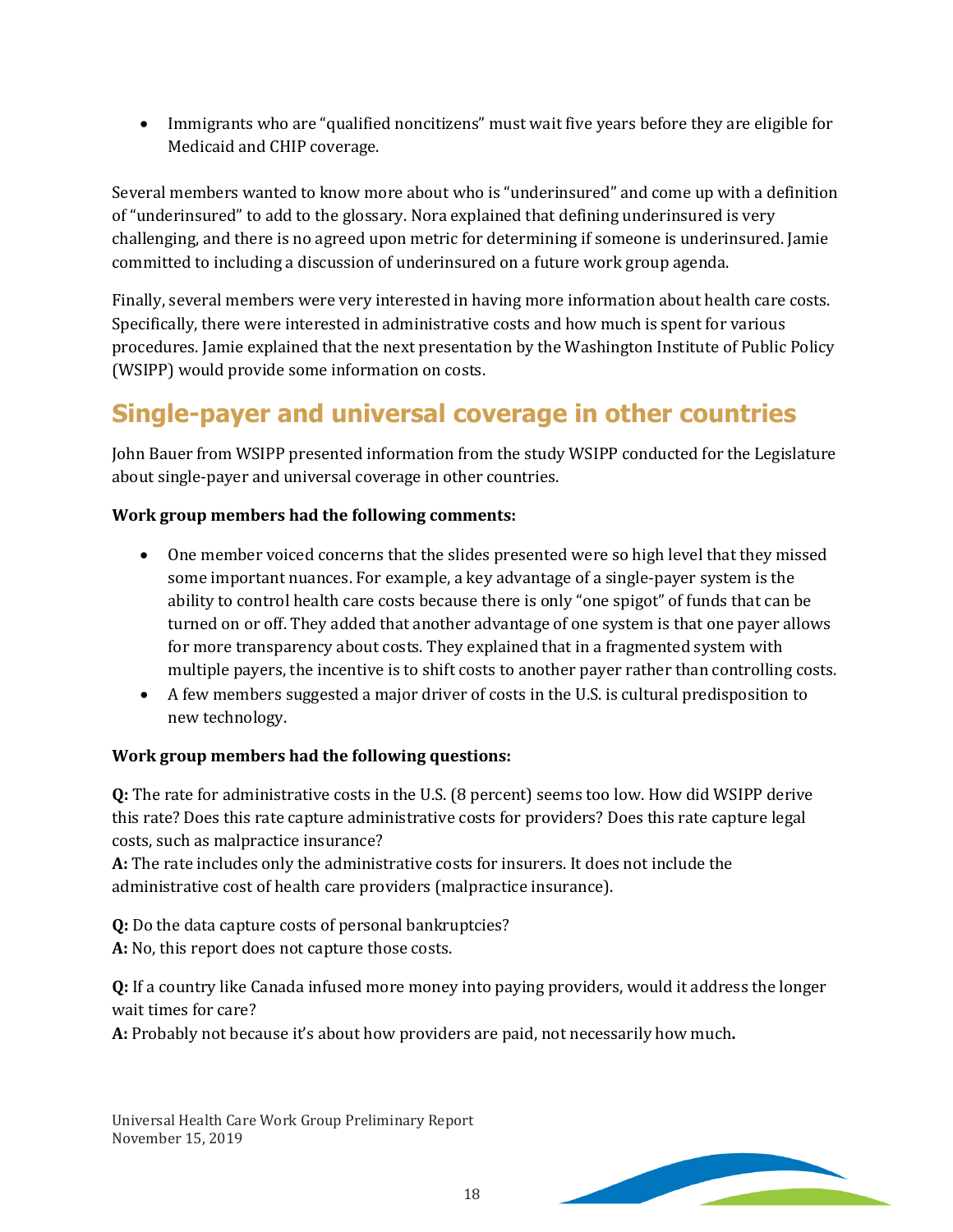Work group members had the following data requests. The project team indicated they would consider these requests, but cautioned that some of the data requests may be too complicated or costly to provide.

- Costs associated with delayed care, such as the added cost of receiving cancer treatment when it is stage 4 cancer rather than stage 1 cancer.
- Costs associated with high usage of specialists in the U.S. compared to other countries, which tend to use primary care providers more.
- Costs associated with the high usage of emergency rooms in the U.S. compared to other countries.
- Disaggregating all data by race, ethnicity, and poverty status.
- Look at costs versus payments in other countries versus costs and payments in the U.S.

Members asked the project team to consider adding the following topics to future agendas. The project team indicated they would consider these requests, but given time constraints, it may not be possible to cover all topic requests.

- Access to primary care versus specialty care and how access issues (not enough providers) may contribute to delayed care.
- The doctor/patient ratio, including other countries' investment in workforce development and whether that has a positive impact on access to care and health care costs.
- A comparison of the ratio of national spending on social programs versus health care spending in other countries and the U.S.

## Action items and next steps

- The project team will consider the request to revise timelines, so presentation materials are posted and made available to work group members before a meeting.
- HCA will consider the request to extend the time to complete the public comment survey following work group meetings.
- Jamie will revise the charter to incorporate the recommendations from the work group.
- The consultant team will work with HCA to update data in the Health Coverage in Washington State (HMA) presentation with currently available state-level data.